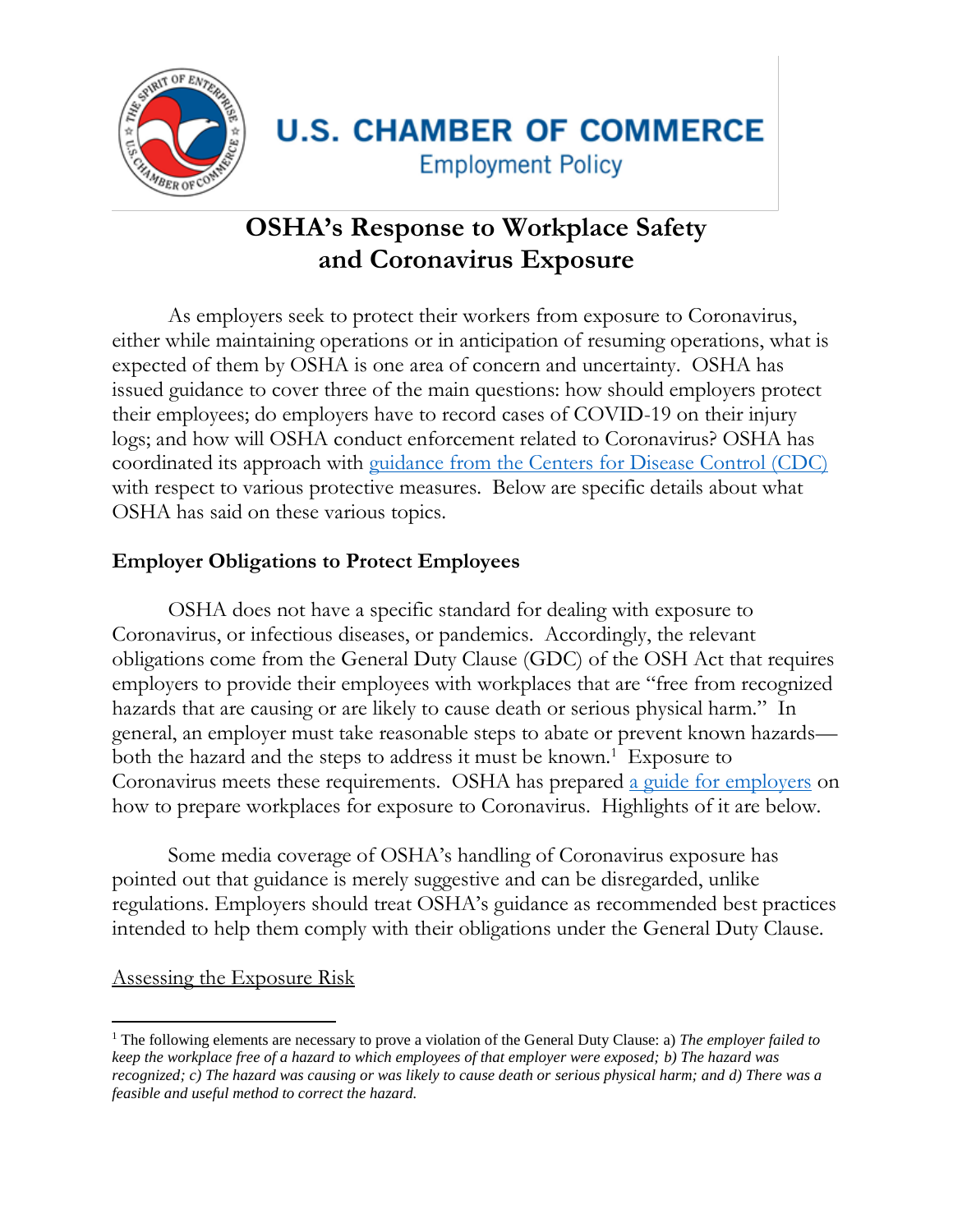OSHA has identified [four categories of risk to describe a workplace:](https://www.osha.gov/Publications/OSHA3993.pdf)

- Very High: Jobs with a high potential for exposure to known or suspected sources of COVID-19 during specific medical, postmortem, or laboratory procedure such as health care or morgue workers handling specimens from patients or bodies of persons known to have COVID-19;
- High: Jobs with a high potential for exposure to known or suspected sources of COVID-19 such as healthcare delivery and support, medical transport, exposed to known or suspected COVID-19 patients;
- Medium: Jobs that require frequent/close contact with people who may be infected, but who are not known or suspected patients such as those who may have contact with the general public (e.g., schools, high-population-density work environments, some high-volume retail settings), including individuals returning from locations with widespread COVID-19 transmission;
- Lower Risk: Jobs that do not require contact with people known to be, or suspected of being, infected such as workers that have minimal occupational contact with the public and other coworkers.

#### Hierarchy of Controls

Once the level of risk has been identified, like other hazards, OSHA expects employers to work through the Hierarchy of Controls in determining the best approach to protecting employees. The different categories of control, in order of protection are: eliminate the hazard, engineering controls, administrative controls, safe work practices, and personal protective equipment (PPE) such as gowns, gloves, face shields, and respirators. What level of controls, and which controls are appropriate will be determined by the category of risk for the workplace. Pages 12-16 of OSHA's [guide](https://www.osha.gov/Publications/OSHA3990.pdf) give full details including what type of respirators should be used, and the regulatory requirements associated with them.

Note that PPE is considered the last approach. Employers must communicate to employees what they are required to use, explain how to use it, and why it is necessary. Also, unless a mask is rated as protective such as N95s respirators, it is not considered PPE and may not trigger regulatory requirements for training and inspection.

#### Special Guidance on Use of Respirators

In recognition that the commonly used N95 filtering face piece respirators (N95 FFRs) are in short supply, OSHA [announced](https://content.govdelivery.com/accounts/USDOL/bulletins/284c608) special guidance on alternatives employers can consider when those respirators are indicated.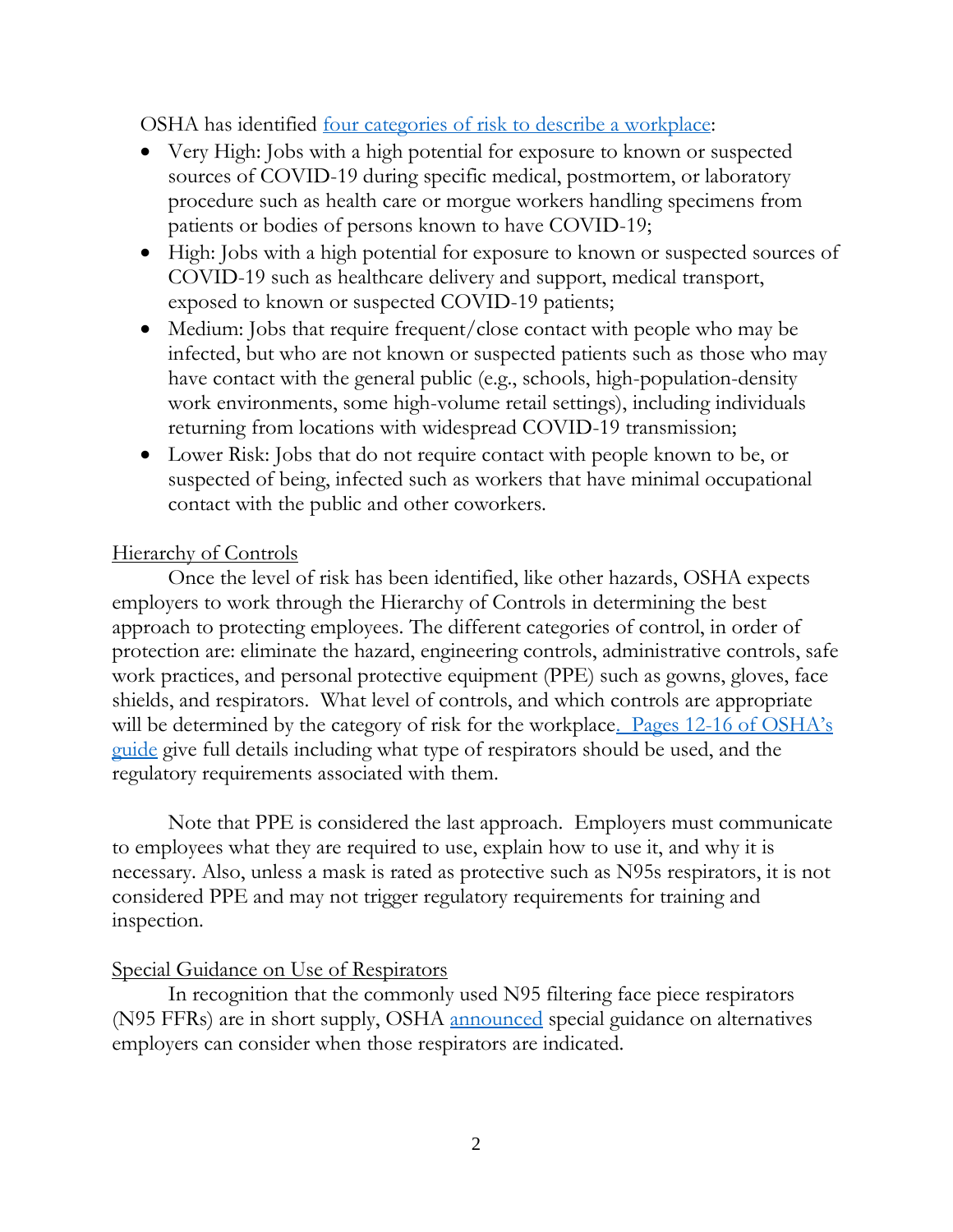The [interim enforcement guidance](https://lnks.gd/l/eyJhbGciOiJIUzI1NiJ9.eyJidWxsZXRpbl9saW5rX2lkIjoxMDEsInVyaSI6ImJwMjpjbGljayIsImJ1bGxldGluX2lkIjoiMjAyMDA0MDMuMTk3MjQ5MTEiLCJ1cmwiOiJodHRwczovL3d3dy5vc2hhLmdvdi9tZW1vcy8yMDIwLTA0LTAzL2VuZm9yY2VtZW50LWd1aWRhbmNlLXJlc3BpcmF0b3J5LXByb3RlY3Rpb24tYW5kLW45NS1zaG9ydGFnZS1kdWUtY29yb25hdmlydXMifQ.ky6v9CSKsOJAJb0Jjx__SBwv7rwqgyh0WEffxwQKuN4/br/77018001326-l) recommends that employers should reassess their engineering controls, work practices and administrative controls to identify any changes they can make to decrease the need for N95 respirators. If respiratory protection must be used, employers may consider use of alternative classes of respirators that provide equal or greater protection compared to an N95 FFR, such as National Institute for Occupational Safety and Health (NIOSH) approved, non-disposable, elastomeric respirators or powered, air-purifying respirators.

When these alternatives are not available, or where their use creates additional safety or health hazards, employers may consider the extended use or reuse of N95 FFRs, or use of N95 FFRs that were approved but have since passed the manufacturer's recommended shelf life, under specified conditions. This interim guidance took effect on April 3 and will remain in effect until further notice. This guidance is intended to be time-limited to the current public health crisis.

#### **Recordkeeping Requirements for COVID-19 cases**

OSHA has said that incidents of employees contracting COVID-19 are recordable illnesses under the following criteria:

- The case is confirmed as a COVID-19 illness;
- The employee exposure is [work-related](https://lnks.gd/l/eyJhbGciOiJIUzI1NiJ9.eyJidWxsZXRpbl9saW5rX2lkIjoxMDMsInVyaSI6ImJwMjpjbGljayIsImJ1bGxldGluX2lkIjoiMjAyMDA0MTAuMjAwMjU1NTEiLCJ1cmwiOiJodHRwczovL3d3dy5vc2hhLmdvdi9sYXdzLXJlZ3MvcmVndWxhdGlvbnMvc3RhbmRhcmRudW1iZXIvMTkwNC8xOTA0LjUifQ.8CjK-ay0RwJrG-WUMxXKOWhrBes1pJ1QjFxXq15w9aU/br/77292290774-l) as defined by 29 CFR 1904.5; and
- The case involves one or more of the [general recording criteria](https://lnks.gd/l/eyJhbGciOiJIUzI1NiJ9.eyJidWxsZXRpbl9saW5rX2lkIjoxMDQsInVyaSI6ImJwMjpjbGljayIsImJ1bGxldGluX2lkIjoiMjAyMDA0MTAuMjAwMjU1NTEiLCJ1cmwiOiJodHRwczovL3d3dy5vc2hhLmdvdi9sYXdzLXJlZ3MvcmVndWxhdGlvbnMvc3RhbmRhcmRudW1iZXIvMTkwNC8xOTA0LjcifQ.yt9KbXhUL0O9qKfk_oH7GIjnbfdnHD7Atz2GoiCE8X0/br/77292290774-l) in 29 CFR 1904.7, such as medical treatment beyond first aid or days away from work.

For the purposes of determining whether a COVID-19 case is work-related, [OSHA has said](https://content.govdelivery.com/accounts/USDOL/bulletins/285f353) that in areas where there is ongoing community transmission, employers other than those in the healthcare industry, emergency response organizations (e.g., emergency medical, firefighting and law enforcement services), and correctional institutions may have difficulty making determinations about whether workers who contracted COVID-19 did so due to exposures at work. Accordingly, until further notice, OSHA will not enforce its recordkeeping requirements to require employers outside the above industries to make work-relatedness determinations for COVID-19 cases, except where:

(1) There is **objective evidence** that a COVID-19 case may be workrelated. This could include, for example, a number of cases developing among workers who work closely together without an alternative explanation; and

(2) The evidence was reasonably available to the employer which includes information given to the employer by employees, as well as information that an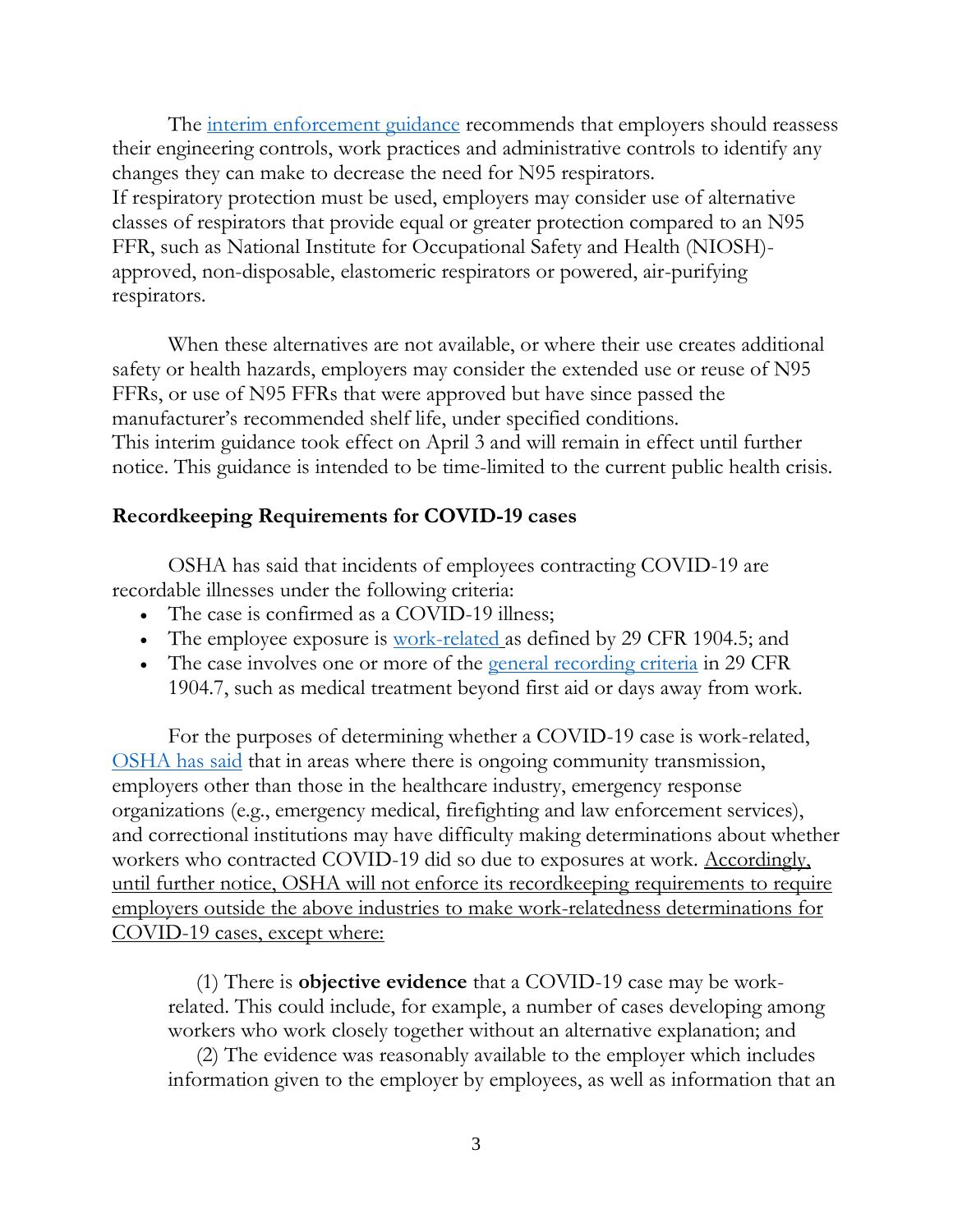employer learns regarding its employees' health and safety in the ordinary course of managing its business and employees.

Employers of workers in the healthcare industry, emergency response organizations and correctional institutions must continue to make work-relatedness determinations pursuant to 29 CFR Part 1904.

#### **OSHA's Enforcement Approach and Priorities**

OSHA has [announced a special interim enforcement plan](https://content.govdelivery.com/accounts/USDOL/bulletins/2866945) to prioritize how they will address workplace Coronavirus issues. The [plan provides instructions](https://gcc01.safelinks.protection.outlook.com/?url=https%3A%2F%2Fwww.osha.gov%2Fmemos%2F2020-04-13%2Finterim-enforcement-response-plan-coronavirus-disease-2019-covid-19&data=02%7C01%7Ccabana.sophia%40dol.gov%7C8bcb233730444cb03b1108d7e08b2422%7C75a6305472044e0c9126adab971d4aca%7C0%7C0%7C637224760515437355&sdata=JdJvMUAq6dEbEz0NGj4JzQxW6848qOycAlLa%2Bxs93dg%3D&reserved=0) and guidance to OSHA Area Offices and compliance safety and health officers (CSHOs) for handling coronavirus-related complaints, referrals, and severe illness reports. The plan took effect upon its issuance on April 14 and will remain in effect until further notice. It is intended to be time-limited to the current public health crisis.

During the coronavirus outbreak, OSHA Area Offices will utilize their inspection resources to fulfill mission essential functions and protect workers exposed to the disease. The response plan contains interim procedures that allow flexibility and discretion for field offices to maximize OSHA's impact in securing safe workplaces in this evolving environment.

The response plan outlines procedures for addressing reports of workplace hazards related to the coronavirus. Fatalities and imminent danger exposures related to the coronavirus will be prioritized for on-site inspections. The response plan contains procedures and sample documentation for OSHA inspectors to use during coronavirus-related inspections. Workers requesting inspections, complaining of coronavirus exposure, or reporting illnesses may be protected under one or more whistleblower statutes and will be informed of their protections from retaliation.

#### Recognition of Employer Good Faith Effort

OSHA has [announced](https://content.govdelivery.com/accounts/USDOL/bulletins/2870e3f) that the agency will take an employer's good faith effort to comply with workplace safety requirements into consideration before deciding whether to issue a citation for a violation. OSHA's decision reflects the realities that government ordered closures, and shortages of key personnel can have a significant impact on an employer's ability to fully meet the requirements specified by OSHA such as training, testing, or inspections.

The [guidance to OSHA](https://lnks.gd/l/eyJhbGciOiJIUzI1NiJ9.eyJidWxsZXRpbl9saW5rX2lkIjoxMDEsInVyaSI6ImJwMjpjbGljayIsImJ1bGxldGluX2lkIjoiMjAyMDA0MTcuMjAzMDYzMDEiLCJ1cmwiOiJodHRwczovL3d3dy5vc2hhLmdvdi9tZW1vcy8yMDIwLTA0LTE2L2Rpc2NyZXRpb24tZW5mb3JjZW1lbnQtd2hlbi1jb25zaWRlcmluZy1lbXBsb3llcnMtZ29vZC1mYWl0aC1lZmZvcnRzLWR1cmluZyJ9.gCvv_gedm9moQzzLTSfsE7YhdZVKx4LMmNcm92bGOdk/br/77551273414-l) inspectors specifies that during an inspection, compliance safety and health officers should assess an employer's efforts to comply